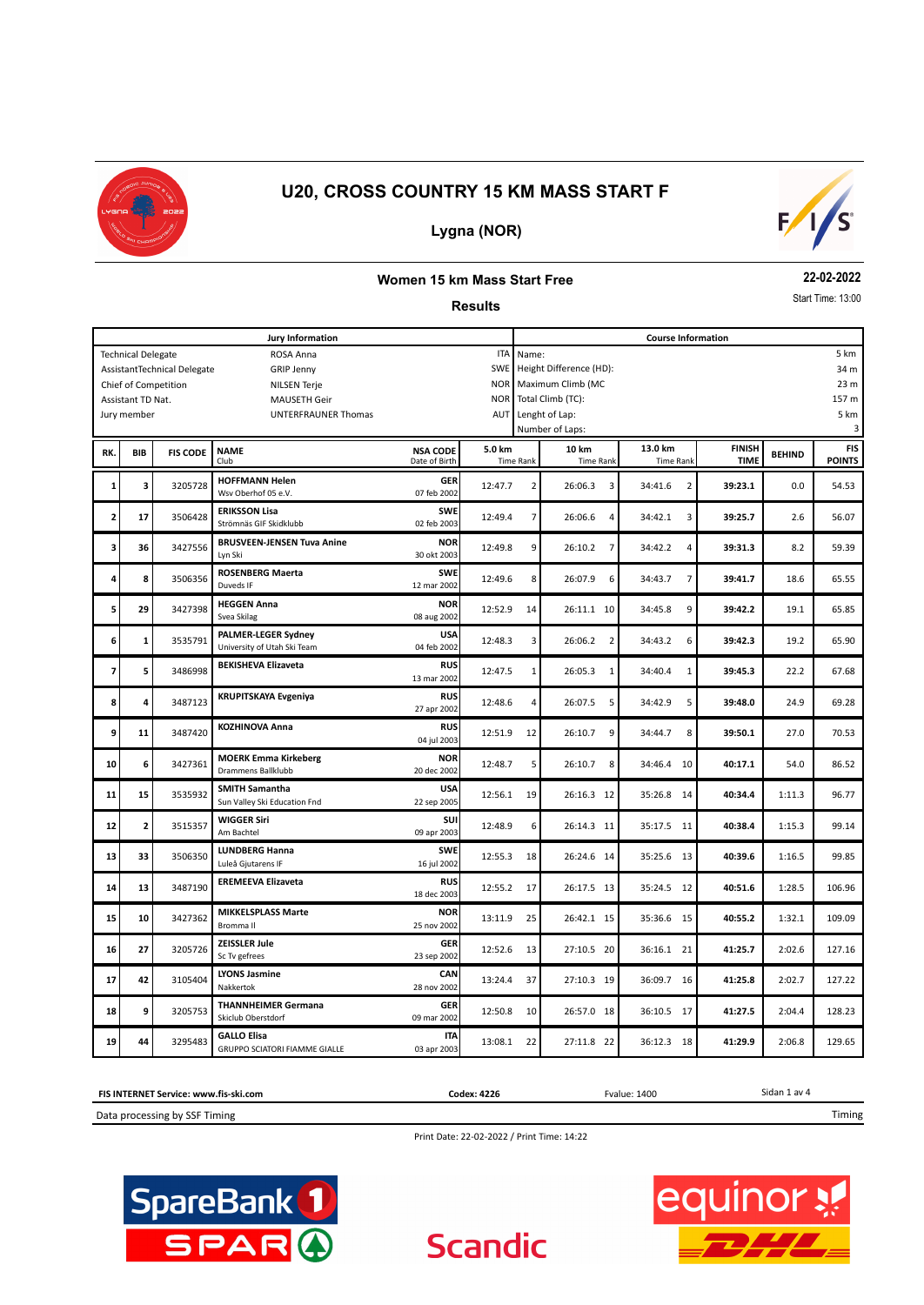

## **Lygna (NOR)**



#### **Women 15 km Mass Start Free**

**Results**

**22-02-2022** Start Time: 13:00

| RK. | <b>BIB</b>               | <b>FIS CODE</b> | <b>NAME</b><br>Club                                               | <b>NSA CODE</b><br>Date of Birth | 5.0 km<br><b>Time Rank</b> | 10 km<br><b>Time Rank</b> | 13.0 km<br><b>Time Rank</b> | <b>FINISH</b><br><b>TIME</b> | <b>BEHIND</b> | <b>FIS</b><br><b>POINTS</b> |
|-----|--------------------------|-----------------|-------------------------------------------------------------------|----------------------------------|----------------------------|---------------------------|-----------------------------|------------------------------|---------------|-----------------------------|
| 20  | 18                       | 3105337         | <b>DROLET Jasmine</b><br>Black Jack ski club                      | CAN<br>20 jul 2002               | 12:53.6<br>15              | 26:56.0 17                | 36:12.3 18                  | 41:36.8                      | 2:13.7        | 133.74                      |
| 21  | 12                       | 3515375         | <b>KAELIN Marina</b><br>Alpina St. Moritz                         | SUI<br>28 jul 2003               | 12:51.3<br>11              | 26:45.3 16                | 36:14.7 20                  | 41:40.1                      | 2:17.0        | 135.69                      |
| 22  | $\overline{\phantom{a}}$ | 3195314         | <b>PIERREL Julie</b><br>Sc Le grand bornand                       | <b>FRA</b><br>21 feb 2002        | 13:04.6<br>21              | 27:10.9 21                | 36:35.9 23                  | 41:58.6                      | 2:35.5        | 146.65                      |
| 23  | 16                       | 3295457         | <b>SILVESTRI Veronica</b><br><b>GRUPPO SCIATORI FIAMME GIALLE</b> | <b>ITA</b><br>04 maj 2002        | 13:03.9<br>20              | 27:12.5 23                | 36:33.1 22                  | 42:07.1                      | 2:44.0        | 151.69                      |
| 24  | 32                       | 3105327         | <b>GAGNON Liliane</b><br>Club Skibec Leviski La Balade            | CAN<br>28 dec 2002               | 13:11.8<br>24              | 27:16.5 25                | 36:45.9 24                  | 42:14.4                      | 2:51.3        | 156.02                      |
| 25  | 34                       | 3435263         | <b>SZKURAT Daria</b><br>KS CHOCHOLOW                              | POL<br>07 jul 2004               | 13:14.5<br>28              | 27:18.5 26                | 36:49.9<br>25               | 42:14.7                      | 2:51.6        | 156.19                      |
| 26  | 22                       | 3205756         | <b>NUERNBERGER Saskia</b><br><b>Vsc Klingenthal</b>               | <b>GER</b><br>22 okt 2002        | 12:54.9<br>16              | 27:14.8 24                | 36:52.8<br>26               | 42:25.4                      | 3:02.3        | 162.53                      |
| 27  | 45                       | 3535806         | <b>OLDHAM Kate</b><br>Middlebury College Ski Team                 | <b>USA</b><br>27 apr 2002        | 13:13.7<br>27              | 27:31.5 28                | 37:05.2 27                  | 42:32.6                      |               | 166.80                      |
| 28  | 37                       | 3435227         | KUKUCZKA Karolina<br>Mks Istebna                                  | POL<br>14 dec 2002               | 13:21.3<br>32              | 27:54.7 31                | 37:21.6 32                  | 42:41.5                      | 3:18.4        | 172.07                      |
| 29  | 39                       | 3025003         | <b>DEL RIO Gina</b><br><b>NEC</b>                                 | <b>AND</b><br>26 jan 2004        | 13:23.0<br>36              | 27:58.1 34                | 37:20.3 30                  | 42:46.9                      | 3:23.8        | 175.27                      |
| 30  | 57                       | 3045096         | <b>FORDHAM Rosie</b><br><b>NSWXC</b>                              | <b>AUS</b><br>07 maj 2002        | 13:31.8<br>39              | 27:55.5 32                | 37:20.9 31                  | 42:47.6                      | 3:24.5        | 175.68                      |
| 31  | 28                       | 3506514         | <b>OSKARSSON Malin</b><br><b>IFK Mora SK</b>                      | <b>SWE</b><br>19 aug 2004        | 13:12.5<br>26              | 27:30.3 27                | 37:06.7<br>28               | 42:48.3                      | 3:25.2        | 176.10                      |
| 32  | 55                       | 3155430         | SIBRAVOVA Eliska<br>Dukla Liberec                                 | <b>CZE</b><br>26 apr 2002        | 13:19.3<br>30              | 27:59.3 35                | 37:22.7 33                  | 42:51.9                      | 3:28.8        | 178.23                      |
| 33  | 54                       | 3665135         | <b>KHARYTONCHYK Krystsina</b>                                     | <b>BLR</b><br>22 jul 2003        | 13:47.4<br>53              | 28:02.6 36                | 37:19.3 29                  | 42:57.3                      | 3:34.2        | 181.43                      |
| 34  | 14                       | 3565104         | <b>MAZI JAMNIK Hana</b><br>Skike klub Slovenija                   | <b>SLO</b><br>08 dec 2002        | 13:17.2<br>29              | 27:56.4 33                | 37:23.0 34                  | 42:59.5                      | 3:36.4        | 182.73                      |
| 35  | 24                       | 3195343         | <b>PIGNOT France</b><br>Sc Agy                                    | <b>FRA</b><br>03 jun 2003        | 13:22.1<br>35              | 27:52.4 30                | 37:37.9 36                  | 43:03.4                      | 3:40.3        | 185.05                      |
| 36  | 60                       | 3155468         | <b>PROKESOVA Tereza</b><br>Dukla Liberec                          | <b>CZE</b><br>08 maj 2003        | 13:38.4<br>44              | 27:51.2 29                | 37:29.5 35                  | 43:05.1                      | 3:42.0        | 186.05                      |
| 37  | 23                       | 3186082         | <b>LEPPALA Peppi</b><br>Reisjarven Pilke                          | FIN<br>30 mar 2005               | 13:32.7<br>40              | 28:09.2 41                | 37:40.0 37                  | 43:14.9                      | 3:51.8        | 191.86                      |
| 38  | 20                       | 3195431         | <b>COUPAT Liv</b><br><b>BESSAT HIVER</b>                          | FRA<br>17 jul 2003               | 13:10.5<br>23              | 28:02.9 37                | 37:56.9<br>43               | 43:17.0                      | 3:53.9        | 193.10                      |
| 39  | 31                       | 3305398         | YAMAZAKI Yuka<br>liyama High School                               | <b>JPN</b><br>14 aug 2004        | 13:37.6<br>42              | 28:09.1 40                | 37:40.4 38                  | 43:18.3                      | 3:55.2        | 193.87                      |
| 40  | 38                       | 3055177         | <b>ENGELHARDT Magdalena</b><br>WSV Ramsau/Dachstein               | <b>AUT</b><br>09 jul 2003        | 13:24.8<br>38              | 28:03.9 38                | 37:50.9<br>40               | 43:26.1                      | 4:03.0        | 198.49                      |
| 41  | 26                       | 3535931         | <b>SCHAMBERGER Nina</b><br>Summit Nordic Ski Club                 | <b>USA</b><br>18 maj 2005        | 13:21.9<br>33              | 28:10.2 42                | 37:51.5 41                  | 43:27.2                      | 4:04.1        | 199.15                      |
| 42  | 25                       | 3305370         | <b>TOCHITANI Takane</b><br>Hokkaido Otoineppu Art Craft High      | <b>JPN</b><br>17 apr 2003        | 13:33.7<br>41              | 28:06.5 39                | 37:47.7 39                  | 43:28.5                      | 4:05.4        | 199.92                      |

**FIS INTERNET Service: www.fis-ski.com**

Data processing by SSF Timing

Print Date: 22-02-2022 / Print Time: 14:22

**Scandic** 

**Codex: 4226** Fvalue: 1400





Sidan 2 av 4

Timing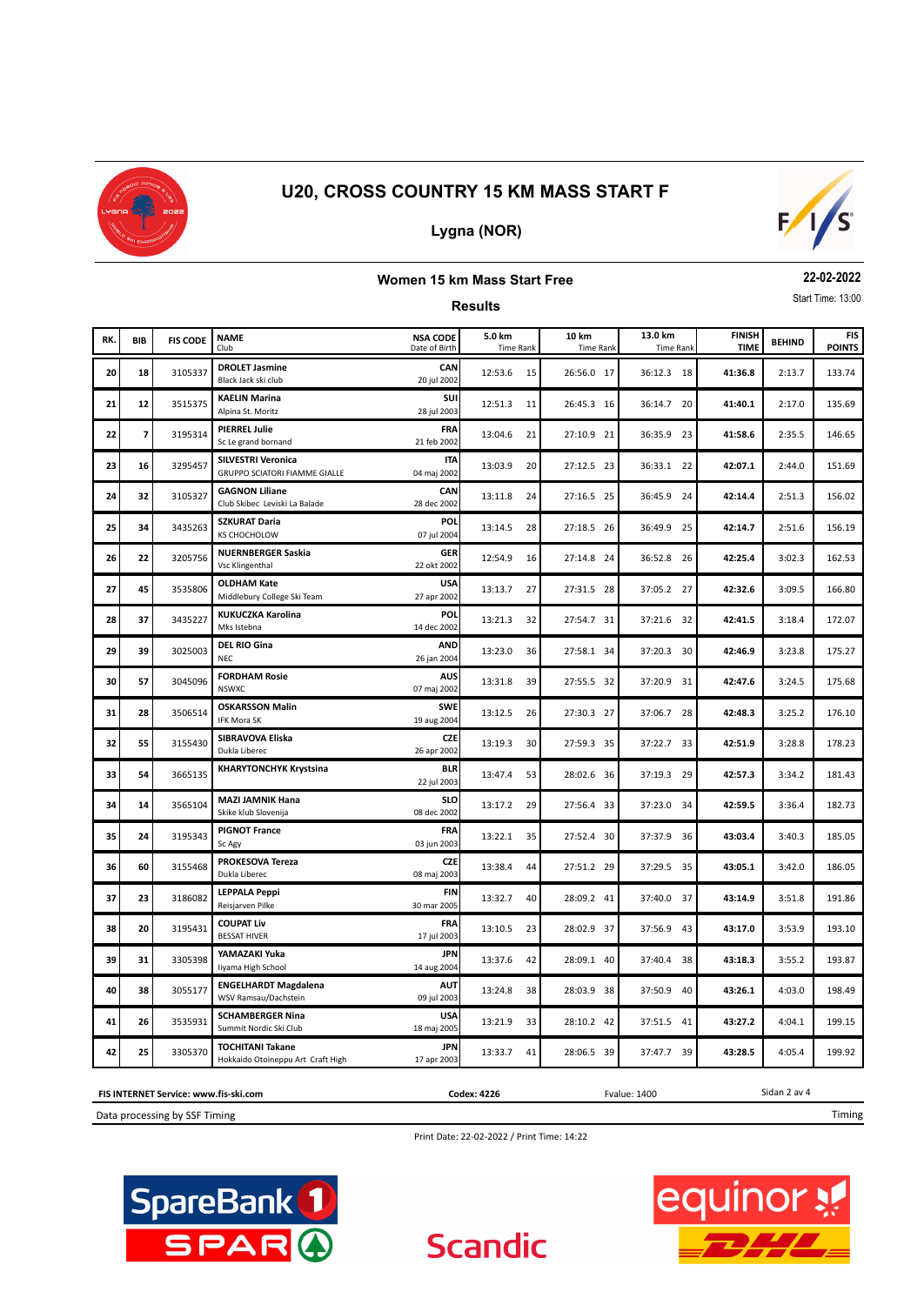

## **Lygna (NOR)**



## **Women 15 km Mass Start Free**

**Results**

**22-02-2022** Start Time: 13:00

|     |               |                 | <b>NAME</b>                                           | <b>NSA CODE</b>           | 5.0 km           | 10 km            | 13.0 km          | <b>FINISH</b> |               | <b>FIS</b>    |
|-----|---------------|-----------------|-------------------------------------------------------|---------------------------|------------------|------------------|------------------|---------------|---------------|---------------|
| RK. | <b>BIB</b>    | <b>FIS CODE</b> | Club                                                  | Date of Birth             | <b>Time Rank</b> | <b>Time Rank</b> | <b>Time Rank</b> | <b>TIME</b>   | <b>BEHIND</b> | <b>POINTS</b> |
| 43  | 46            | 3185996         | <b>KUKONLEHTO Fanny</b><br>Tampereen Pyrinto          | <b>FIN</b><br>02 aug 2003 | 13:22.0<br>34    | 28:11.4 43       | 37:52.0 42       | 43:32.0       | 4:08.9        | 201.99        |
| 44  | 47            | 3695101         | <b>SEHLIANYK Marianna</b>                             | <b>UKR</b><br>06 sep 2002 | 13:40.4<br>45    | 28:21.7 45       | 37:58.6 44       | 43:38.7       | 4:15.6        | 205.96        |
| 45  | 62            | 3155429         | SVOBODOVA Katerina<br>Cks Ski jilemnice               | <b>CZE</b><br>27 jan 2002 | 13:37.7<br>43    | 28:18.2 44       | 38:08.8 45       | 43:43.6       | 4:20.5        | 208.86        |
| 46  | 30            | 3295455         | <b>DEDEI Denise</b><br>S.C. GROMO A.D.                | <b>ITA</b><br>21 maj 2002 | 14:35.6<br>63    | 29:10.9 56       | 38:32.6 50       | 43:52.0       | 4:28.9        | 213.84        |
| 47  | 35            | 3305347         | <b>HONDA Chika</b><br>Waseda Univ.                    | <b>JPN</b><br>14 mar 2002 | 14:11.3<br>57    | 29:00.8 53       | 38:29.9 48       | 43:53.0       | 4:29.9        | 214.43        |
| 48  | 61            | 3435269         | <b>BUSKO Oliwia</b><br>MKS Halicz                     | POL<br>02 jun 2003        | 13:41.4<br>48    | 28:25.8 46       | 38:17.7 46       | 43:55.8       | 4:32.7        | 216.09        |
| 49  | 43            | 3305363         | NAKAJIMA Kaho<br>liyama High School                   | <b>JPN</b><br>15 jun 2003 | 13:40.9<br>46    | 28:28.4 47       | 38:19.0 47       | 43:56.2       | 4:33.1        | 216.33        |
| 50  | 51            | 3045101         | <b>EVANS Zana</b>                                     | <b>AUS</b><br>25 mar 2004 | 13:43.3<br>50    | 28:39.8 48       | 38:31.7 49       | 43:59.1       | 4:36.0        | 218.04        |
| 51  | 49            | 3105363         | <b>ACKERMANN Marielle</b><br>Kimberley Nordic         | CAN<br>05 jun 2002        | 13:40.9<br>47    | 29:09.1 55       | 38:41.3 51       | 44:14.5       | 4:51.4        | 227.17        |
| 52  | 58            | 3665137         | <b>PINCHUK Lizaveta</b>                               | <b>BLR</b><br>06 jan 2003 | 13:45.6<br>52    | 28:49.9 50       | 38:42.7 52       | 44:29.1       | 5:06.0        | 235.82        |
| 53  | 50            | 3665143         | <b>MACHAKHINA Hanna</b>                               | <b>BLR</b><br>28 okt 2003 | 13:44.9<br>51    | 28:52.2 52       | 38:52.8 53       | 44:35.1       | 5:12.0        | 239.37        |
| 54  | 19            | 3675127         | RAKISHEVA Aisha                                       | KAZ<br>05 maj 2002        | 14:03.3<br>55    | 29:09.0 54       | 39:01.3 55       | 44:39.4       | 5:16.3        | 241.92        |
| 55  | 65            | 3155434         | <b>BRECKOVA Aneta</b><br>FENIX SKI TEAM Jesenik       | <b>CZE</b><br>09 dec 2002 | 49<br>13:42.4    | 28:51.4 51       | 38:54.9 54       | 44:42.5       | 5:19.4        | 243.76        |
| 56  | 21            | 3195335         | <b>VEYRE Maelle</b><br>Sc Montgenevre val claree      | <b>FRA</b><br>23 nov 2002 | 13:19.7<br>31    | 28:48.9 49       | 39:09.7 56       | 44:58.5       | 5:35.4        | 253.24        |
| 57  | 52            | 3675157         | <b>TOLMACHYOVA Yelizaveta</b>                         | <b>KAZ</b><br>23 nov 2004 | 14:05.0<br>56    | 29:41.0 59       | 39:37.2 59       | 45:14.5       | 5:51.4        | 262.71        |
| 58  | 53            | 3555104         | <b>VOLFA Estere</b><br>CPSS                           | LAT<br>11 apr 2005        | 14:23.9<br>60    | 29:40.6 58       | 39:36.7 58       | 45:18.3       | 5:55.2        | 264.97        |
| 59  | 56            | 3695099         | SAVINSKA Anastasiia<br>Kyiv Sport school no.15        | <b>UKR</b><br>06 feb 2002 | 14:23.5<br>59    | 29:36.2 57       | 39:36.2 57       | 45:32.5       | 6:09.4        | 273.38        |
| 60  | 66            | 3555105         | <b>BLEIDELE Elza</b><br>CPSS                          | LAT<br>24 jan 2005        | 14:32.2<br>62    | 30:42.0 60       | 41:24.1 60       | 47:35.6       | 8:12.5        | 346.31        |
| 61  | 64            | 3535802         | <b>MURNANE Lily</b><br>Auburn Ski Club Associates inc | <b>AUS</b><br>27 mar 2003 | 14:50.3<br>64    | 31:21.7 61       | 42:00.3 61       | 48:10.5       | 8:47.4        | 366.98        |
| 62  | 59            | 3675152         | <b>GERACHSHENKO Mariya</b>                            | <b>KAZ</b><br>22 dec 2004 | 14:53.6<br>65    | 31:38.8 62       | 42:37.6 62       | 48:53.0       | 9:29.9        | 392.16        |
|     | Did not start |                 |                                                       |                           |                  |                  |                  |               |               |               |

Did not start

**63** 3665152

24 feb 2004 **BLR**

**Codex: 4226** Fvalue: 1400

Sidan 3 av 4

Timing

Data processing by SSF Timing

**FIS INTERNET Service: www.fis-ski.com**

Print Date: 22-02-2022 / Print Time: 14:22

**Scandic** 



Belarus Cross-Country Federation **BUINITSKAYA Alina**